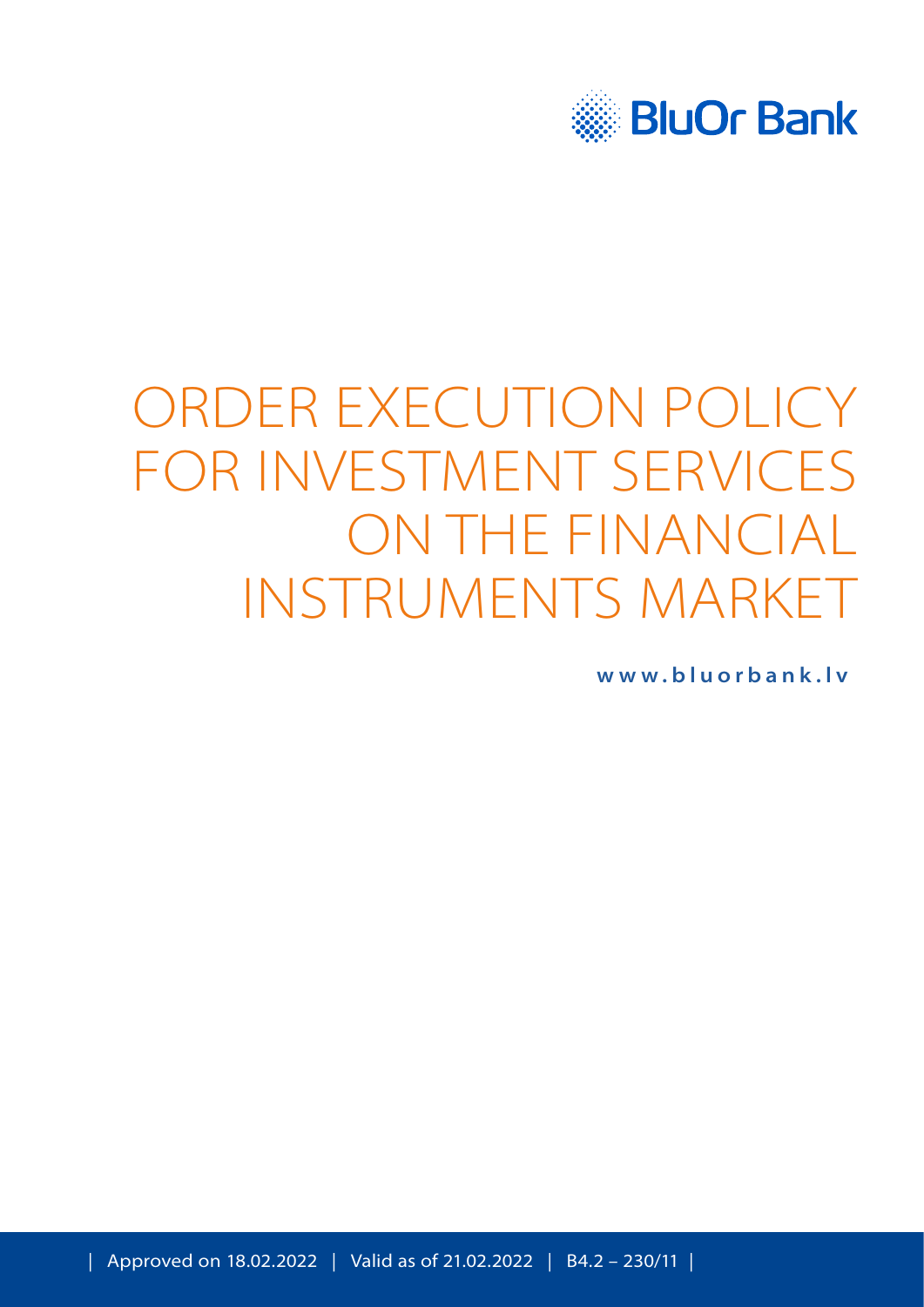

# <span id="page-1-0"></span>**CONTENTS**

| 1.  |  |
|-----|--|
| 2.  |  |
|     |  |
|     |  |
|     |  |
| 3.  |  |
| 4.  |  |
| 5.  |  |
| 6.  |  |
|     |  |
|     |  |
|     |  |
| 7.  |  |
| 8.  |  |
|     |  |
|     |  |
|     |  |
| 9.  |  |
|     |  |
| 11. |  |
|     |  |
|     |  |
|     |  |

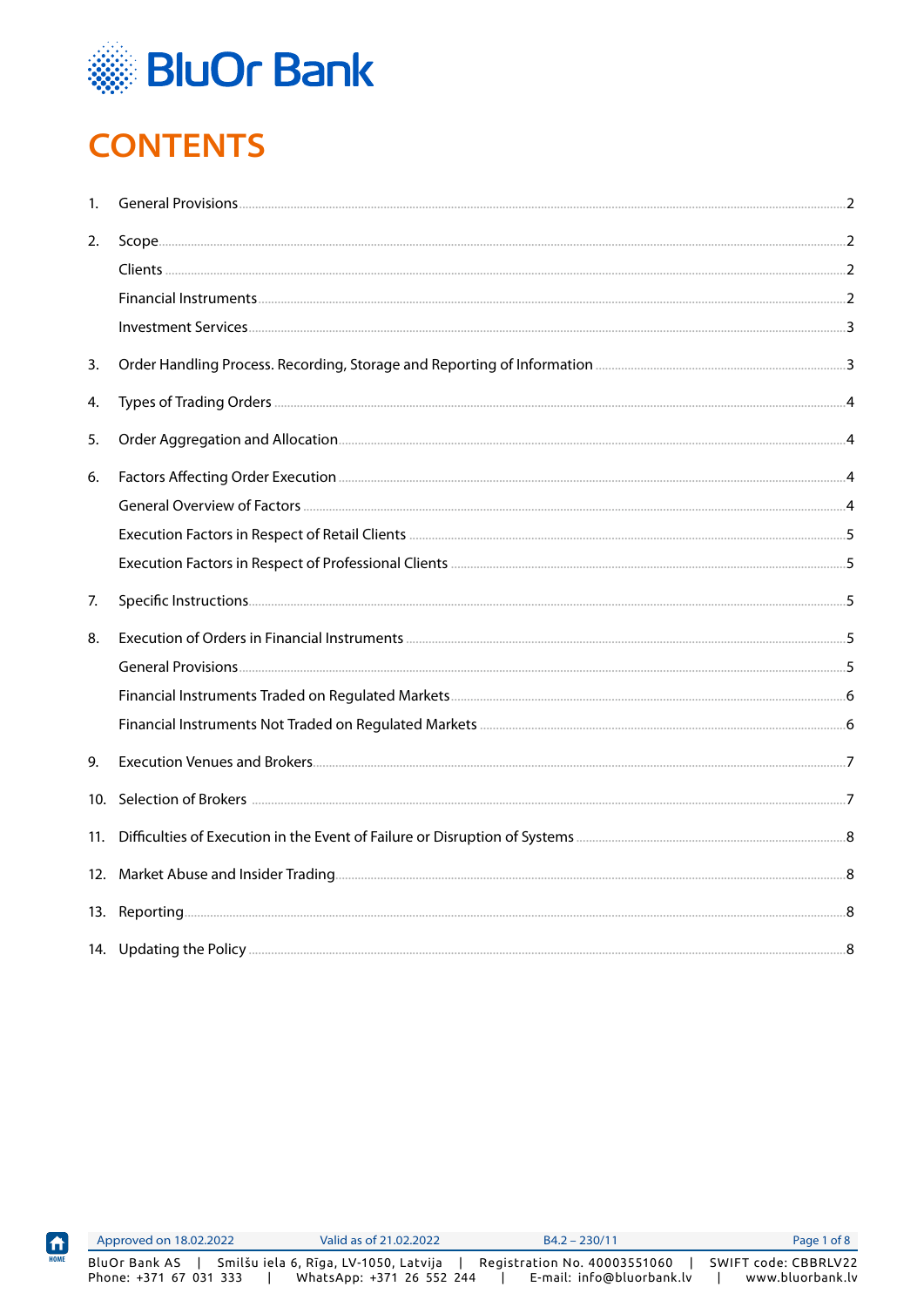<span id="page-2-0"></span>

### **1. GENERAL PROVISIONS**

- **1.1.** This "Order Execution Policy for Investment Services on the Financial Instruments Market" (hereinafter the Policy) defines the commitment of BluOr Bank AS (hereinafter – the Bank) to ensure the most favourable results when executing orders in financial instruments or transferring such for execution on behalf of its clients in accordance with the Directive 2014/65/EU of the European Parliament and of the Council of 15 May 2014 on markets in financial instruments and amending Directive 2002/92/EC and Directive 2011/61/EU (hereinafter – MiFID II).
- **1.2.** The Bank's commitment to providing the most favourable results for the client means that when providing investment services, the Bank undertakes to act as a decent and prudent manager and ensure the provision of services with due professionalism and care in the interests of the clients; however, the Bank undertakes no additional obligations than stipulated in applicable laws and regulations or in the mutual agreements concluded with the client.
- **1.3.** The Bank takes every necessary measure to ensure the best possible results in the execution of client orders, but the Bank cannot guarantee that the execution of any order will achieve the best results for the client, especially in exceptional circumstances.
- **1.4.** Upon submitting an order to the Bank for the execution of a transaction with financial instruments, the client agrees that the Bank complies with this Policy with respect to this order, and therefore the Bank recommends that the client carefully read the provisions of this Policy to make sure they are acceptable to the client.
- **1.5.** The Bank is required to obtain the client's prior consent to the terms of this Policy. A client shall be deemed to have agreed to the terms of this Policy if, upon receipt of the client's confirmation of consent to this Policy, the client submits an order to the Bank for execution.
- **1.6.** The Bank notifies clients on its website about significant changes in the Policy and order execution procedure. The client is entitled to disagree with the amendments to the Policy, in which case the client must inform the Bank in writing. If the client does not agree with the amendments to the Policy, the Bank does not have the right to provide the client with services related to the execution of orders for transactions with financial instruments for execution, acceptance and transfer of such orders.

### **2. SCOPE**

#### **Clients**

- **2.1.** The Bank is required to divide its clients into three categories:
	- **2.1.1.** Eligible Counterparty;
	- **2.1.2.** Professional Client;
	- **2.1.3.** Retail Client.
- **2.2.** This Policy applies to clients that fall under the category "Professional Client" or "Retail Client". The Policy does not apply to clients classified as "Eligible Counterparty". However, when executing orders of clients of the category "Eligible Counterparty", the Bank shall act honestly, fairly and professionally.

#### **Financial Instruments**

- **2.3.** This Policy applies to financial instruments and products as defined by MiFID II rules.
- **2.4.** The Policy applies only in respect of orders in financial instruments listed below and available in the Bank:
	- **2.4.1.** Equities;
	- **2.4.2.** Depositary Receipts;
	- **2.4.3.** Units of collective investment undertakings;
	- **2.4.4.** Fixed income instruments (bonds, notes);
	- **2.4.5.** Structured products;
	- **2.4.6.** Exchange Traded Funds and Exchange Traded Notes;
	- **2.4.7.** CFDs (Contracts for Difference);
	- **2.4.8.** Forex margin trading;
	- **2.4.9.** Exchange traded derivatives and OTC traded derivatives (options, futures, swaps, forwards and any other derivatives traded on a regulated market, a multilateral trading facility (MTF), an organised trading facility (OTF), or an OTC market).

| $\vert \bm{f} \vert$ | Approved on 18.02.2022 | Valid as of 21,02,2022                | $B4.2 - 230/11$              | Page 2 of 8          |  |
|----------------------|------------------------|---------------------------------------|------------------------------|----------------------|--|
| HOME                 | BluOr Bank AS          | Smilšu iela 6, Rīga, LV-1050, Latvija | Registration No. 40003551060 | SWIFT code: CBBRLV22 |  |
|                      | Phone: +371 67 031 333 | WhatsApp: +371 26 552 244             | E-mail: info@bluorbank.lv    | www.bluorbank.lv     |  |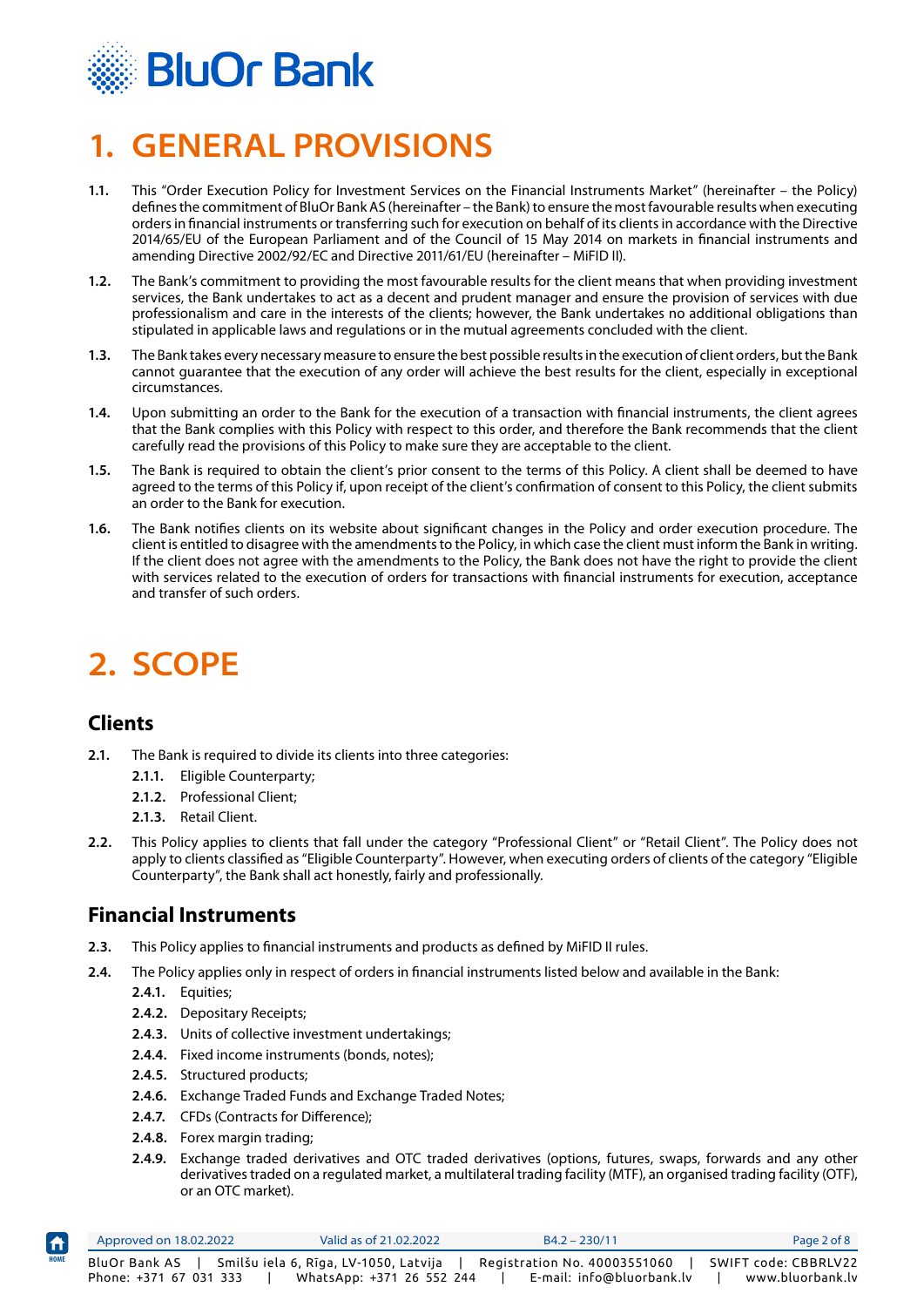<span id="page-3-0"></span>

**2.5.** Spot transactions in Forex and commodities are not considered financial instruments under MiFID II and are therefore not subject to the terms of the Policy.

#### **Investment Services**

**[HOME](#page-1-0)**

 $\biguparrow$ 

- **2.6.** This Policy applies in cases where the Bank provides investment services to its clients as follows:
	- **2.6.1.** Execution of orders on behalf of clients and receipt and transfer of client orders to other persons for execution.
	- **2.6.2.** Client portfolio management services.
- **2.7.** The services referred to in Clauses 2.6.1 and 2.6.2 are provided by separate structural units of the Bank, completely separated from each other in functional and structural terms.
- **2.8.** Execution of orders on behalf of clients means that the Bank executes client orders directly, at the order execution venues, or the Bank may act as a principal by dealing on its own account.
- **2.9.** Receipt and transfer of client orders means for execution means that the Bank chooses to execute the client's order by transferring it for execution to another credit institution or investment firm (hereinafter – the Broker).
- **2.10**. Portfolio management services are a type of service that a client receives when authorising the Bank to purchase or sell financial instruments on behalf of the client in accordance with a portfolio management agreement. Orders resulting from the decision of the portfolio manager to carry out transactions on behalf of the client are accepted by the Bank's structural unit providing brokerage services, and then transferred to the Broker for execution or executed by the Bank itself.

### **3. ORDER HANDLING PROCESS. RECORDING, STORAGE AND REPORTING OF INFORMATION**

- **3.1.** The client may submit an order via the internet bank, trading platform, over the phone, in writing or by visiting the Bank in person, provided that the relevant agreements for transactions with financial instruments have been concluded. Different ways of submitting an order implies different ways of processing this order before the Bank can begin to execute it.
- **3.2.** The Bank executes client orders on time, efficiently, and in good faith. The Bank executes mutually comparable client orders sequentially, unless the characteristics of orders or prevailing market conditions make this impracticable, or else if the client's interests require different action by the Bank. Retail clients shall be informed in a timely manner of any significant difficulties in proper execution of orders.
- **3.3.** In some circumstances, the Bank may provide clients with access to trading platforms with direct market access (DMA) offered by Brokers. Orders placed through trading platforms with DMA usually specify the specific parameters of the order (venue, price, size, nature and type of the order) and are sent directly to Brokers for execution without the Bank's involvement in the process of execution.
- **3.4.** The Bank ensures the recording of communication with clients, including communication via the internet bank or by phone, and the storage of records in electronic form.
- **3.5.** Communication with the client takes place as specified in Clause 3.1 of the Policy. The Bank provides documentation of in-person communication in the form of meeting notes.
- **3.6.** The Bank also ensures the storage of communication with clients or internet bank communications aimed at agreeing on transactions concluded on behalf of the client (or upon providing services that include the receipt and transmitting of client orders for execution), even if the said transactions are not concluded as a result of these conversations and communication.
- **3.7.** The Bank informs the clients that client communications with the Bank regarding financial instrument orders are recorded and/or stored for the purposes of proof, and that clients are entitled to request such recordings of phone calls, digital and other communications, from the Bank. The Bank processes personal data in accordance with the Bank's personal data processing policy, which is available on the Bank's website.
- **3.8.** The Bank ensures the storage of recordings of phone calls, digital and other communications in accordance with the provisions of laws and regulations.

| Approved on 18.02.2022                  | Valid as of 21,02,2022                                             | $B4.2 - 230/11$                                           | Page 3 of 8                              |
|-----------------------------------------|--------------------------------------------------------------------|-----------------------------------------------------------|------------------------------------------|
| BluOr Bank AS<br>Phone: +371 67 031 333 | Smilšu iela 6, Rīga, LV-1050, Latvija<br>WhatsApp: +371 26 552 244 | Registration No. 40003551060<br>E-mail: info@bluorbank.lv | SWIFT code: CBBRLV22<br>www.bluorbank.lv |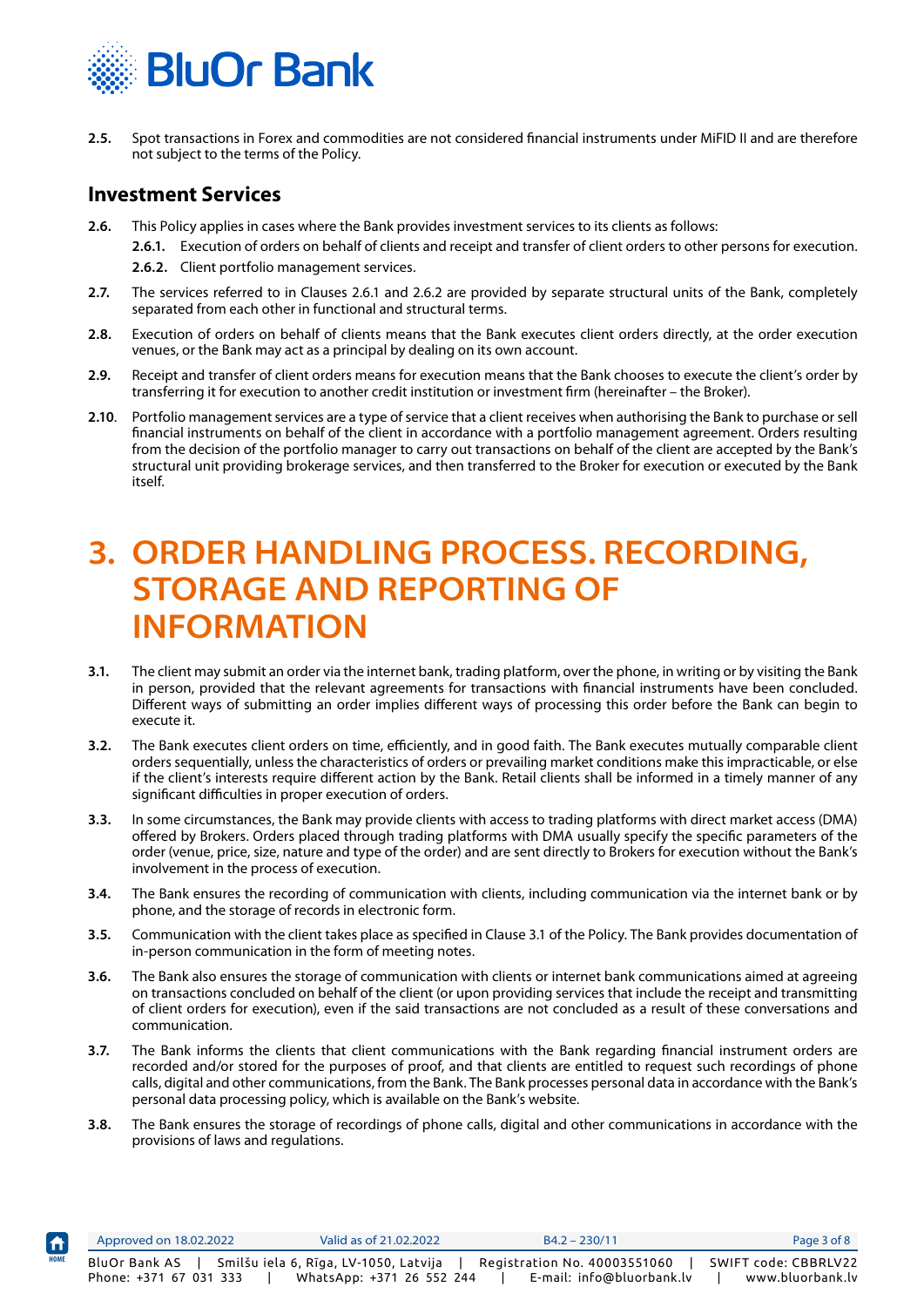<span id="page-4-0"></span>

# **4. TYPES OF TRADING ORDERS**

- **4.1.** If the client has decided to buy or sell a financial instrument, the client may choose between different order types.
- **4.2.** The Bank is entitled to limit the types of orders offered to the client (e.g., market orders, limit orders, stop limit or stop market), even if the execution venue of the instrument in question allows for several other types of orders.
- **4.3.** Below are the types of orders that may apply to some but not all financial instruments (the list is not exclusive):
	- **4.3.1.** Limit order an order to buy or sell a specific number of financial instruments at a particular price or at a better price. A Limit order may be executed partially;
	- **4.3.2.** Market order an order to buy or sell a specific number of financial instruments at the best available market price. A Market order may be executed partially, should the market depth be insufficient to execute the order in full, or in case some trading venue limitations or other obstacles are in place;
	- **4.3.3.** Stop Market order an order to buy or sell becomes active only after specified price level has been reached ("the stop level"). Stop orders submit market order to the market once the stop level has been reached;
	- **4.3.4.** Stop limit order an order to buy or sell becomes active only after specified price level has been reached ("the stop level"). Stop orders submit limit order to the market once the stop level has been reached.
- **4.4.** In addition to the above mentioned parameters, the client may specify the validity period of the order, that is, how long the order will remain in the market until it is cancelled (Day order, Good till Cancelled, Good till date etc.).
- **4.5.** The Bank may limit any order or apply a shorter validity term of the order than specified at the respective execution venue.

# **5. ORDER AGGREGATION AND ALLOCATION**

- **5.1.** The Bank is entitled to aggregate a client's order with any transaction on its own behalf as well as with orders of other clients, in all cases where the Bank considers that in this way a better result can be provided to the client than if the order were executed individually. The Bank is entitled to aggregate orders only if the aggregation of orders is unlikely to harm the interests of the clients whose orders are aggregated by the Bank.
- **5.2.** In cases where client orders have been aggregated, the respective aggregated transactions shall be distributed in good faith and without discrimination between the clients whose orders were aggregated after the transaction has been executed.
	- **5.2.1.** An aggregated order that has been executed in full shall be allocated at the price of execution in accordance with the volume of each individual order.
	- **5.2.2.** In case of an aggregated order that has been executed partially or through more than one transaction and at different prices, individual orders of clients shall be allocated and satisfied according to time and price priorities, i.e. the last individual order shall be executed only in the case and in the amount when the previous order is fully executed.
	- **5.2.3.** The Bank may only allocate an aggregated order that has been executed partially on a pro rata basis in accordance with the volume of individual orders at the price of execution if the consent of all clients whose orders were aggregated is received.
	- **5.2.4.** While providing portfolio management services, the Bank may aggregate client orders in accordance with market practice, ensuring the principle of mutual fairness in relation to the portfolios of these clients.
- **5.3.** When providing portfolio management services, aggregated client orders (executed partially or in full) shall be allocated on a pro rata basis in accordance with the initial volume of such orders at the average price.

# **6. FACTORS AFFECTING ORDER EXECUTION**

#### **General Overview of Factors**

- **6.1.** Unless the client has given specific instructions for executing a transaction in financial instruments or placing an order, the Bank considers the following execution factors and their relative importance:
	- **6.1.1.** Price at which such transaction might be executed,
	- **6.1.2.** Volume and nature of the transaction and its impact on the market;
	- **6.1.3.** Costs related to execution;

**[HOME](#page-1-0)**

A

| Approved on 18.02.2022                  | Valid as of 21,02,2022                                             | $B4.2 - 230/11$                                           | Page 4 of 8                              |  |
|-----------------------------------------|--------------------------------------------------------------------|-----------------------------------------------------------|------------------------------------------|--|
| BluOr Bank AS<br>Phone: +371 67 031 333 | Smilšu iela 6, Rīga, LV-1050, Latvija<br>WhatsApp: +371 26 552 244 | Registration No. 40003551060<br>E-mail: info@bluorbank.lv | SWIFT code: CBBRLV22<br>www.bluorbank.lv |  |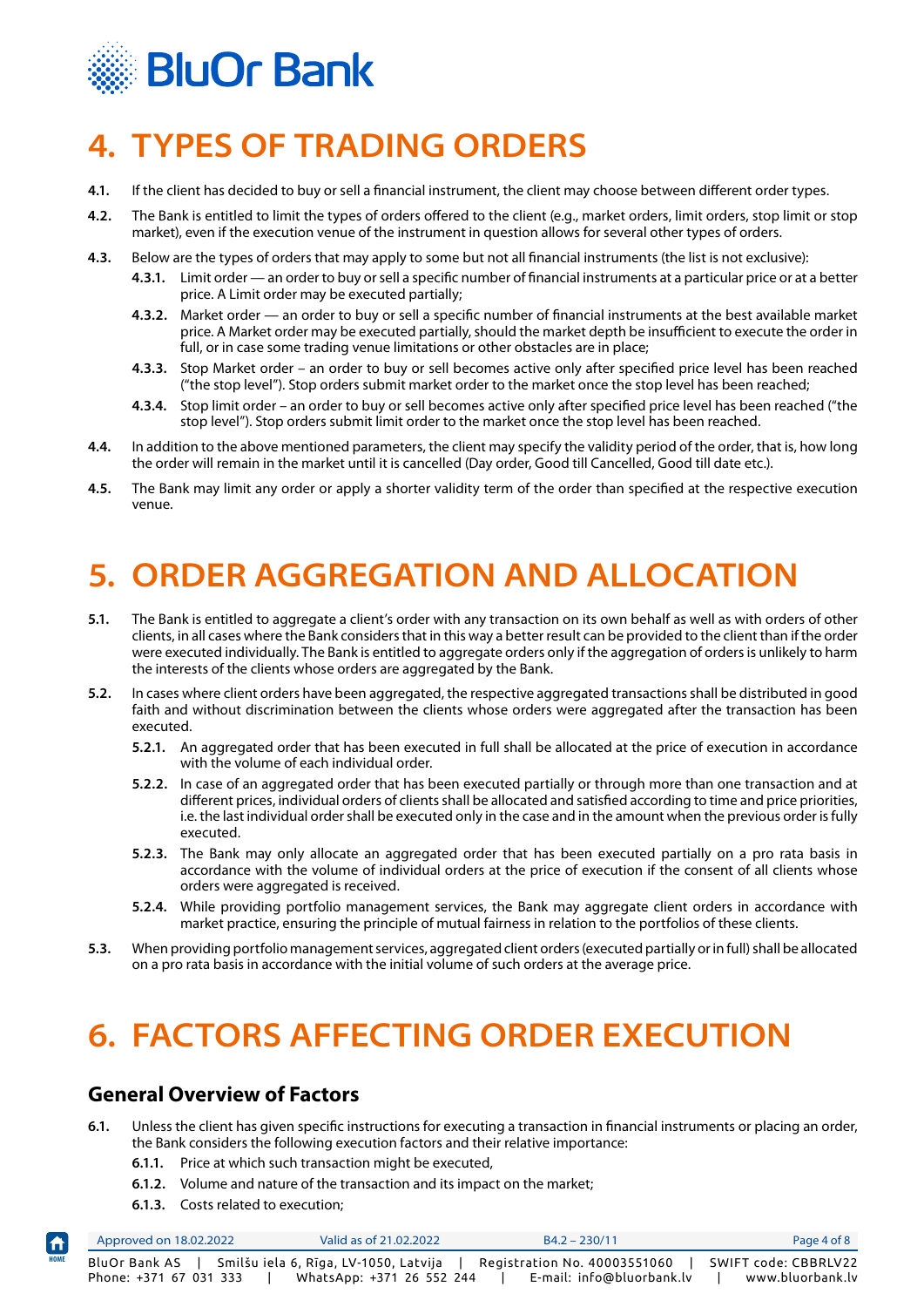<span id="page-5-0"></span>

- **6.1.4.** Speed time taken to execute a client transaction;
- **6.1.5.** Likelihood of transaction execution and settlement the likelihood that the Bank will be able to complete client transaction;
- **6.1.6.** Other factors considered by the Bank to be important in the execution of the transaction.
- **6.2.** When determining the importance of the above factors, the Bank takes into account the following aspects:
	- **6.2.1.** Status of the client (retail or professional);
	- **6.2.2.** Type of the client's order;
	- **6.2.3.** Type of the financial instrument that is the subject of the order;
	- **6.2.4.** Market conditions, as well as the possible venue for the execution of orders.
- **6.3.** In most cases where the order conforms to the standard market volume and is traded on the regulated market or on a multilateral trading facility, the transaction price shall be treated as the most important criteria in determining the best execution for the client. However, if the client has the status of a professional client and the execution of the transaction could affect the market price or the likelihood and speed of settlement of the execution of the transaction, the Bank reserves the right to execute the client's order in such manner as it deems necessary in order to achieve the most favourable result for the client at the particular moment of time.

#### **Execution Factors in Respect of Retail Clients**

- **6.4.** In respect of retail clients, the best result is determined as the total consideration. The total consideration is the price of the financial instrument and the sum of all costs related to the execution of the transaction, including the client's expenses. For example, execution venue fees, processing and settlement fees, and other fees paid to third parties involved in the execution of the order.
- **6.5.** Other execution factors are evaluated as a whole speed and likelihood of execution, speed and likelihood of settlement, amount and type of order execution, etc. – shall be equivalent to an overall cost.
- **6.6.** The Bank is aware that different clients may have different priorities regarding the importance of execution factors. Similarly, factors may differ in priority depending on the type of financial instrument or execution venue. The evaluation of factors may differ depending on whether the Bank executes the order itself or transfers it for execution to Brokers.

#### **Execution Factors in Respect of Professional Clients**

- **6.1.** In respect of professional clients, the best possible result is determined depending on the speed of possible execution of the transaction and the execution volume.
- **6.2.** Other factors are evaluated as a whole such as the total consideration, likelihood and speed of the settlement and transaction type – are of the same importance as the factors of execution speed and transaction volume.

### **7. SPECIFIC INSTRUCTIONS**

- **7.1.** If a client provides the Bank with specific instructions regarding the order or any aspect of it, including selection of execution venues and/or Brokers, the Bank will execute the order in accordance with such specific instructions to the extent reasonably possible and, in doing so, the Bank fulfils its obligation to ensure the best possible results.
- **7.2.** Special instructions of the client may prevent the Bank from taking measures that it would otherwise take to comply with this Policy. Therefore, by acting in accordance with such specific instructions, the Bank may not be able to ensure the best execution of the order with regard to trading aspects.

### **8. EXECUTION OF ORDERS IN FINANCIAL INSTRUMENTS**

#### **General Provisions**

**8.1.** The Bank may limit the list of financial instruments available to the client, i.e. the client may not be able to trade all of the financial instruments which are available on the venues, which the Bank has direct or indirect (through Brokers) access to.

| Approved on 18.02.2022 |  | Valid as of 21,02,2022    |  |  | $B4.2 - 230/11$                                                      |  |                      | Page 5 of 8 |
|------------------------|--|---------------------------|--|--|----------------------------------------------------------------------|--|----------------------|-------------|
| BluOr Bank AS          |  |                           |  |  | Smilšu iela 6, Rīga, LV-1050, Latvija   Registration No. 40003551060 |  | SWIFT code: CBBRLV22 |             |
| Phone: +371 67 031 333 |  | WhatsApp: +371 26 552 244 |  |  | E-mail: info@bluorbank.lv                                            |  | www.bluorbank.lv     |             |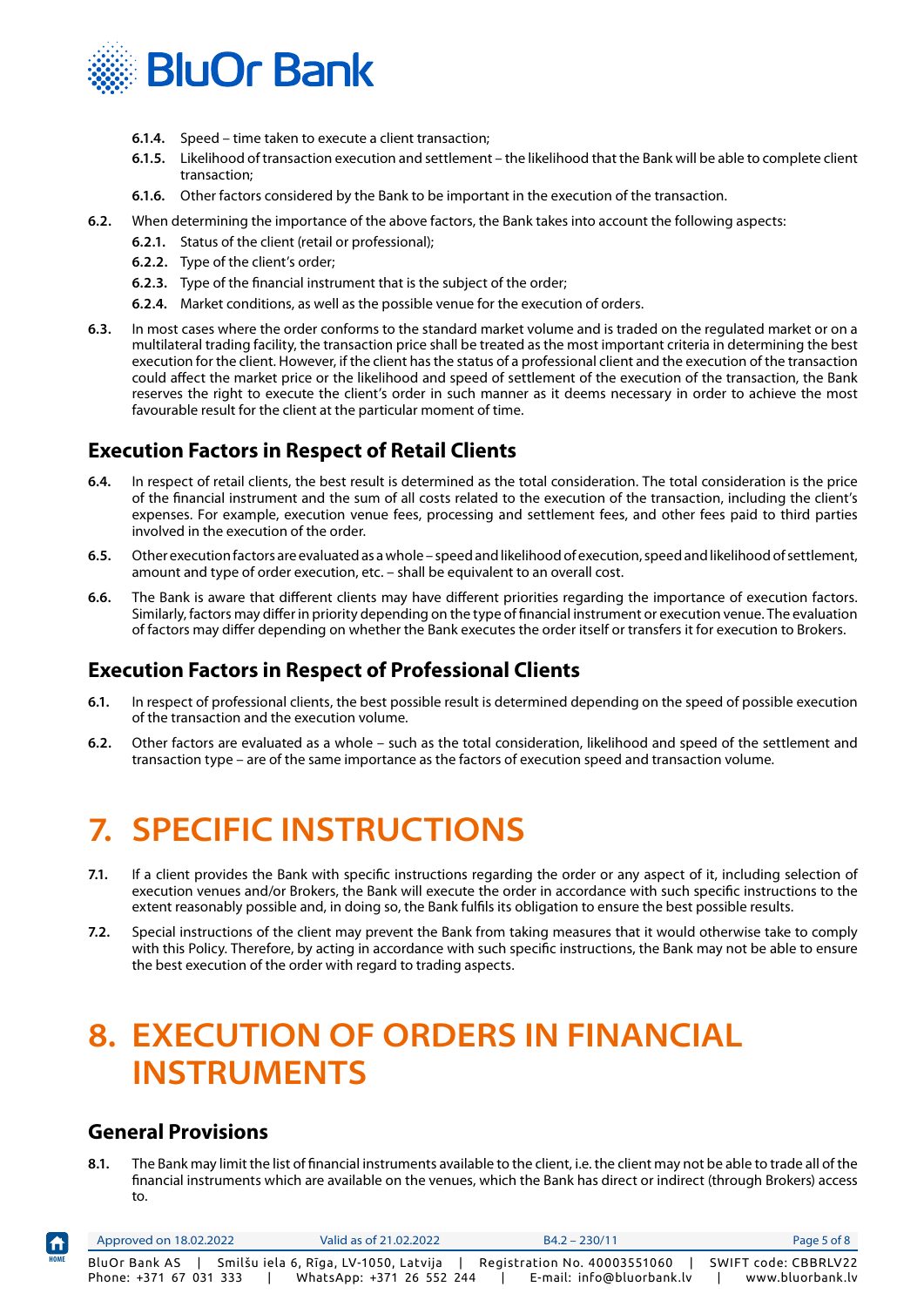<span id="page-6-0"></span>

- **8.2.** The Bank informs that it may execute transactions outside a trading venue (a regulated market, an MTF or an OTF). By agreeing to this Policy, the client agrees that their orders may be executed outside the execution venue. The above does not apply to cases when the client has informed the Bank that the particular order may not be executed outside the execution venue, which is directly or indirectly (through Brokers) available to the Bank.
- **8.3.** In cases where the client submits a limit order for shares admitted to trading on a regulated market, where the order cannot be executed under prevailing market conditions, the Bank is entitled not to publish the limit order in accordance with the instructions of the client.

#### **Financial Instruments Traded on Regulated Markets**

- **8.4.** The Bank may execute orders in one or more order execution venues as a direct participant or indirectly by transferring orders through Brokers.
- **8.5.** The Bank executes client orders for transactions with financial instruments quoted on regulated markets as follows:
	- **8.5.1.** The order is transferred for execution to a trading venue available to the Bank where, in the Bank's opinion, the best possible result can be ensured for the client, which in most cases will be the execution venue with the highest liquidity of the financial instrument specified in the client's order. Higher liquidity of the order execution venue also ensures faster execution of orders, thus reducing the risk of possible change of the market price over the period from acceptance of the client's order until its effective execution. In cases where one and the same financial instrument is traded on more than one market and the Bank may provide access to more than one trading venue for the client, best execution for the client shall be secured by execution of the order on the most liquid market; for a client with the retail client status – the market on which the order can be executed at the best price shall be chosen, considering the price of the financial instrument at the relevant trading venue, the Bank fees, and other costs associated with the execution of the order;
	- **8.5.2.** In cases where the order volume is commensurate with the standard volume on the market, the order shall be executed as soon as possible after its receipt. In individual cases where the Bank believes that aggregation of the order with the orders of other clients or the Bank's own transactions will not have a negative impact on the client's result, the Bank may delay execution of the order in order to aggregate it with other orders. In the event of such delay, the Bank undertakes to notify the client immediately, using the agreed means of communication;
	- **8.5.3.** In cases where the client's order significantly exceeds or is not equal to the standard market volume and its execution might adversely affect the overall result of execution of the client's order, the Bank may execute the order on its own behalf, execute it in parts, aggregate it with orders of other clients or in any other way that, in the Bank's opinion, will provide the best possible result for the client, taking into account the transaction and market conditions;
	- **8.5.4.** In certain cases, the Bank may execute client orders against the Bank's own portfolio or any other client's portfolio in order to ensure the best results for the clients. In such cases, the order execution price reflects the market situation and should not discriminate against clients. By agreeing to the policy, the client agrees to such exceptional cases, unless the client gives specific instructions to the contrary.
- **8.6.** In certain cases where the client specified the Bank as the counterparty to a transaction, the Bank will quote a price indicative or exact – to the client as a risk price. In such cases, a transaction agreement is concluded between the two parties: either the client agrees to the quoted fixed price or, in case of an indicative price, the Bank confirms the exact price and the client agrees to it. Since in such cases the Bank and the client conclude a bilateral agreement and the client has given specific instructions, the Bank considers that it does not transfer the order further and does not execute the order on behalf of the client. Consequently, the Policy does not apply to the above cases. Despite this, the Bank makes every effort to protect the interests of the client and avoid conflicts of interest. The aforementioned does not apply to cases when the client has notified the Bank that a particular order may not be executed outside a trading venue to which the Bank has direct or indirect (through Brokers) access.

#### **Financial Instruments Not Traded on Regulated Markets**

**[HOME](#page-1-0)**

₳

- **8.7.** The Bank executes client orders for transactions in financial instruments that are not traded on regulated markets (bonds and other debt securities, currency and fixed-income derivatives, OTC (Over the Counter) derivatives, structured products, etc.) as follows:
	- **8.7.1.** Client orders are usually executed by requesting a price from Brokers and counterparties listed or orders are sent for execution to the Broker;
	- **8.7.2.** The Bank may execute the client's order on its own behalf (deal on own account) at a reasonable price that conforms to the market value of the financial instrument. In respect of such instruments, the Bank will offer a price – indicative or exact – to the client as a risk price. In such cases, a transaction agreement is concluded between the two parties: either the client agrees to the quoted fixed price or, in case of an indicative price, the Bank confirms the exact price and the client agrees to it. Since in such cases the Bank and the client conclude a bilateral agreement and the client has given specific instructions, the Bank considers that it does not transfer the order further and does not execute the order on behalf of the client;

| Approved on 18.02.2022                    | Valid as of 21.02.2022                                                   | $B4.2 - 230/11$                                           | Page 6 of 8                              |
|-------------------------------------------|--------------------------------------------------------------------------|-----------------------------------------------------------|------------------------------------------|
| BluOr Bank AS I<br>Phone: +371 67 031 333 | Smilšu iela 6, Rīga, LV-1050, Latvija      <br>WhatsApp: +371 26 552 244 | Registration No. 40003551060<br>E-mail: info@bluorbank.lv | SWIFT code: CBBRLV22<br>www.bluorbank.lv |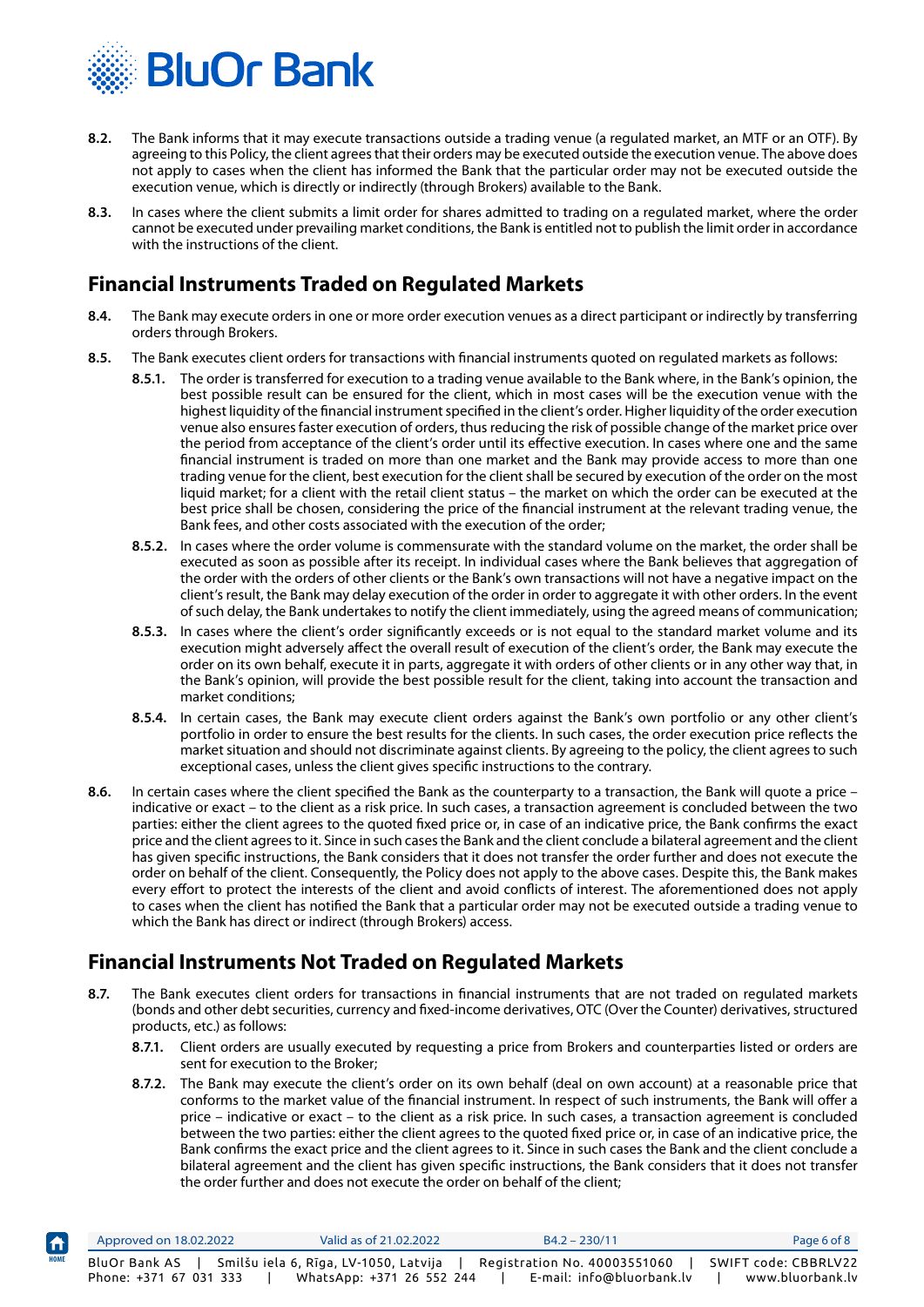<span id="page-7-0"></span>

- **8.7.3.** The client may offer the Bank to conclude an agreement, which in itself is not a transaction with financial instruments, but rather a transaction related to financial instruments (as one possible example, but not limited to, a securities financing transaction). In such cases, the Bank may conclude a transaction with the client by agreeing on the parameters of the particular transaction;
- **8.7.4.** In cases where the Bank has to execute an order on behalf of the client, the Bank normally executes it at a market-appropriate price against the Bank's portfolio. The price is calculated on the basis of the prices available on the market for the relevant financial instrument when the transaction is concluded;
- **8.7.5.** The Bank transmits orders in units of investment fund certificates either directly or through Brokers to the relevant investment management company that manages the specific investment fund in accordance with the rules of such investment management company's investment fund. The fund's share price, repurchase information and other information are available from a specific fund management company;
- **8.7.6.** When the client participates in the initial offer (issue) of a financial instrument, the Bank will execute such primary market transaction either by transferring it for execution to the issuer, the issuer's authorised representative or Brokers in accordance with the instructions of the client and the conditions of the new issue (prospectus);
- **8.7.7.** Transactions in financial instruments or products developed by the Bank individually for any specific client shall be subject to the conditions and the price agreed with the client. In such cases, the Bank will substantiate the conditions and price of the transaction upon the client's request.

### **9. EXECUTION VENUES AND BROKERS**

- **9.1.** When executing a client's order, the Bank chooses the execution venues and Brokers that it believes consistently provide clients with the best possible result for the execution, or receipt and transmission of client orders.
- **9.2.** The list of current Bank order execution venues and Brokers is approved by the Bank's Investment Committee; it is available on the Bank's website. The Bank may execute client orders at non-listed order execution venues and by attracting non-listed Brokers if the Bank considers that they are appropriate and are unlikely to provide the client with worse overall results.
- **9.3.** The Bank executes client orders at execution venues to which the Bank has direct access, or through Brokers.
- **9.4.** The Bank reviews from time to time the order execution venues to which the Bank has access to ensure that the selected order execution venues provide the best results for the Bank's clients.
- **9.5.** The Bank normally uses Brokers in cases when the Bank is not a member of the order execution venue where financial instruments are traded. When the Bank transmits orders for execution to other Brokers, the Bank ensures that such Brokers comply with policies and procedures that ensure the fulfilment of the Bank's obligation to act in the best interests of clients.

### **10. SELECTION OF BROKERS**

- **10.1**. The Bank regularly, but not less than once a year, evaluates the Brokers whose services the Bank uses in order to evaluate their ability to provide the best result to the client. The evaluation process shall consider the following factors:
	- **10.1.1**. Access to order execution venues to ensure the best possible results on a regular basis;
	- **10.1.2**. Connectivity and speed of execution;
	- **10.1.3**. Coverage of products and markets;
	- **10.1.4**. Awareness of desires and priorities of the Bank's clients;
	- **10.1.5**. Additional services offered (custody services, settlement and clearing services, reporting)
	- **10.1.6**. Reputation and competence;

**[HOME](#page-1-0)**

- **10.1.7**. Principles established in the Policy and transparency of information.
- **10.2**. The Bank shall document the available information about Brokers and may, upon the client's request, provide the client with access to such information.